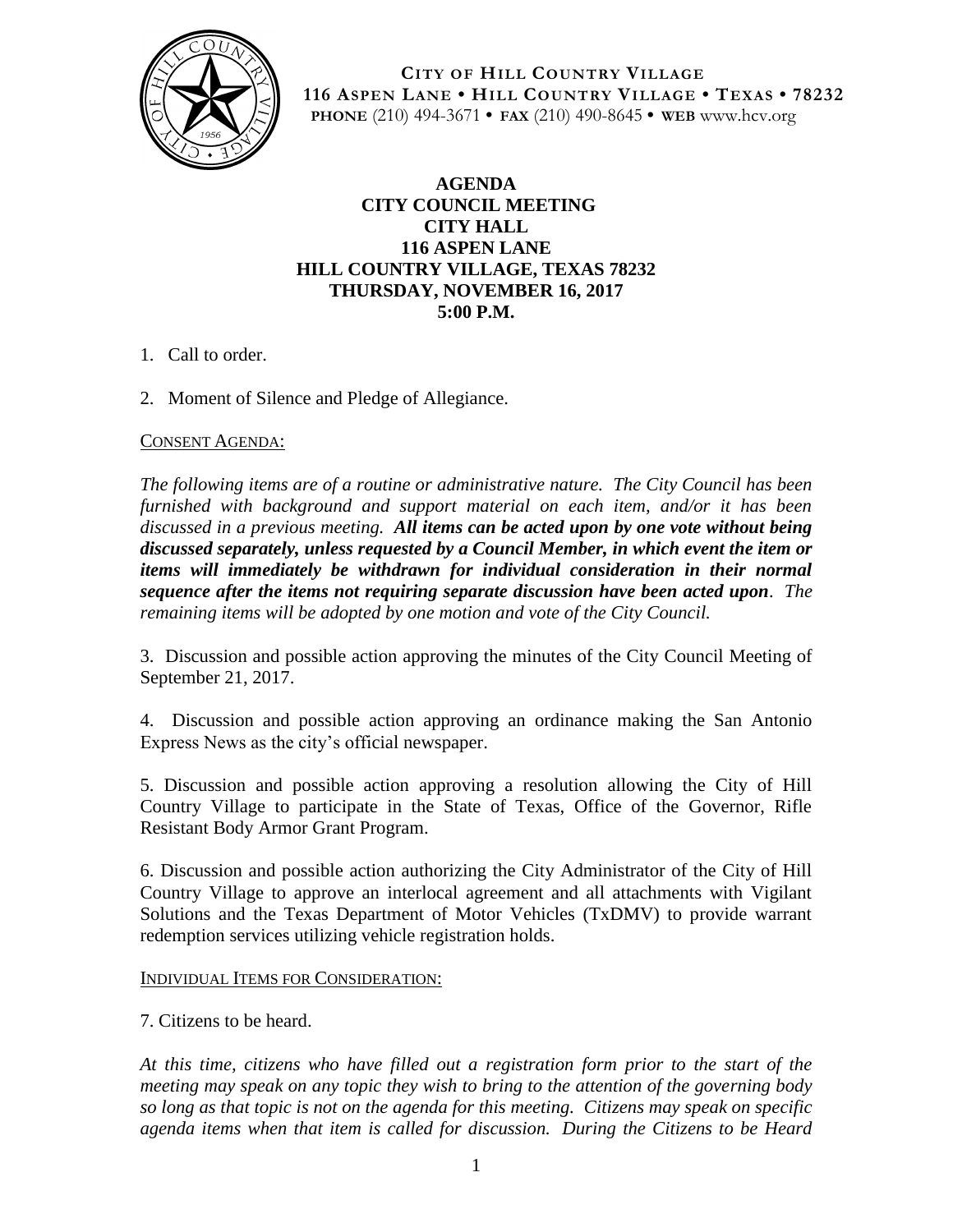*section no council action may take place and no council discussion or response is required to the speaker. However, the Mayor or the City Administrator may make a statement of specific factual information in response to an inquiry or recite existing policy in response to an inquiry. A time limit of two minutes per speaker is permitted; the council may extend this time at their discretion.*

8. Discussion and possible action accepting the Delinquent Tax Collection report for the period of October 1, 2016 – September 30, 2017 from Linebarger, Goggan, Blair and Sampson, LLP.

9. A public hearing, discussion, and possible action regarding a request from KFW Engineers; as reportedly authorized by HCV Tower, LLC; for a final plat at the following property located in the City of Hill Country Village's Extra Territorial Jurisdiction (ETJ) which consists of a 7.982 tract of land, out of the William Bunney Survey No. 915, Abstract 878, The H.C. McKay Survey No. 333, Abstract 513, County Block 4990, Bexar County, Texas and being the remaining portion of a called 15.00 acre tract of land conveyed to Agnes Leona Monken of record in Volume 5240 Page 713 of the Deed Records of Bexar County, Texas currently shown as being owned by HCV Tower, LLC per the Bexar County Appraisal District.

10. Discussion on Ordinance #729, an ordinance to control and prevent oak wilt, to control and prevent the spreading of oak wilt in the City of Hill Country Village, further providing for the licensure of business entities cutting and trimming oaks in Hill Country Village, designating the City Administrator or administrative assistant to issue permits, providing for a fine for violation upon conviction of the provisions of this ordinance, and providing severability, dated November 20, 1997.

11. Discussion and possible action regarding the September 30, 2017 and October 31, 2017 financial statements.

12. Discussion and possible action regarding the annual evaluation and compensation of City Administrator/Chief of Police Frank Morales.

Possible Executive Session pursuant to Texas Government Code Section 551.074, Personnel Matters. No action will be taken in Executive Session. Any action will be taken in open session.

13. Mayor's Report to Council.

14. Communications with the City Administrator/Chief of Police.

## 15. Adjourn

*The Council reserves the right to discuss and appropriately act upon any item stated on this agenda in open session. The Council reserves the right to adjourn into executive session at any time during the course of this meeting to discuss any of the matters listed above, as authorized by Texas Government Code Sections 551.071 (Consultations with Attorney), 551.072 (Deliberations about Real Property), 551.073 (Deliberations about Gifts and Donations), 551.074 (Personnel Matters), 551.076 (Deliberations about Security Devices) and 551.087 (Economic Development). No action may be taken in Executive Session.*